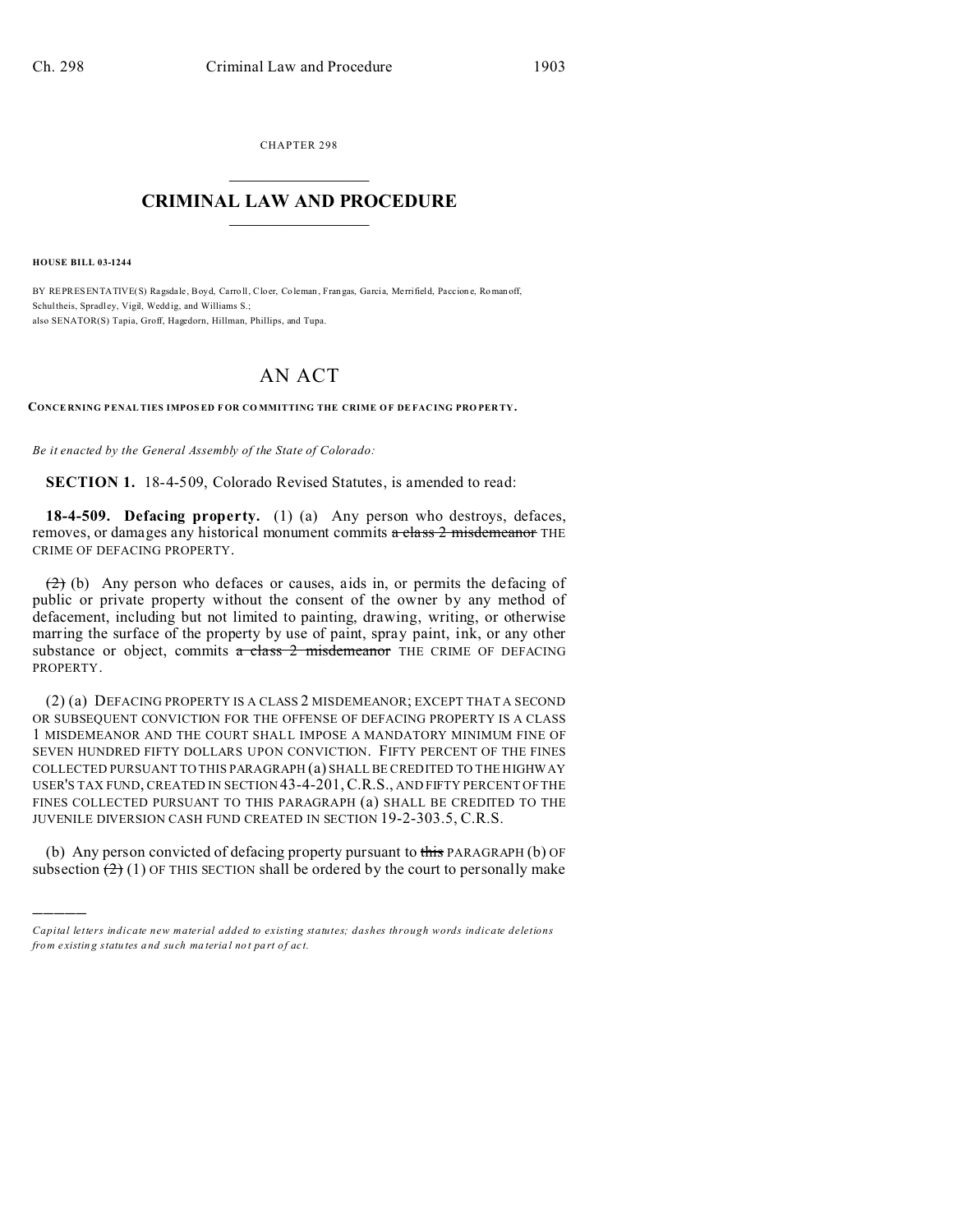repairs to any property damaged, or properties similarly damaged, if possible. IF THE PROPERTY CANNOT BE REPAIRED, THE COURT SHALL ORDER A PERSON CONVICTED OF DEFACING PROPERTY TO REPLACE OR COMPENSATE THE OWNER FOR THE DAMAGED PROPERTY BUT MAY LIMIT SUCH COMPENSATION TO TWO THOUSAND FIVE HUNDRED DOLLARS.

(c) In addition, upon each conviction for defacing property pursuant to PARAGRAPH (b) OF this subsection  $(2)$  (1) OF THIS SECTION, or adjudication as a juvenile delinquent for an act that would constitute defacing property pursuant to PARAGRAPH (b) OF this subsection  $(2)(1)$  OF THIS SECTION if committed by an adult, the offender's driver's license shall be revoked as provided in section 42-2-125, C.R.S.

**SECTION 2.** 10-4-719.7 (1) (b), Colorado Revised Statutes, is amended to read:

**10-4-719.7. Refusal to write, changes in, cancellation, or nonrenewal of policies prohibited.** (1) No insurer shall cancel; fail to renew; refuse to write; reclassify an insured under; reduce coverage under, unless the reduction is part of a general reduction in coverage filed with the commissioner; or increase the premium for, unless the increase is part of a general increase in premiums filed with the commissioner, any complying policy because the applicant, insured, or any resident of the household of the applicant or insured has:

(b) Had a license revoked pursuant to section  $42-2-125$  (1) (n), C.R.S., or had a license suspended pursuant to section 42-2-127.5, C.R.S. or been denied a license pursuant to section 42-2-104 (3) (f), C.R.S., based upon a conviction or adjudication under section 18-4-501 (2) or 18-4-509,  $\left(\frac{2}{2}\right)$ , C.R.S.

**SECTION 3.** 18-4-501 (2), Colorado Revised Statutes, is amended to read:

**18-4-501. Criminal mischief.** (2) If the court determines on the record that the underlying factual basis for any conviction of criminal mischief pursuant to subsection (1) of this section, or adjudication as a juvenile delinquent for an act that would constitute criminal mischief pursuant to subsection (1) of this section if committed by an adult, involves defacing property as described in section 18-4-509,  $(2)$ , the offender's driver's license shall be revoked as provided in section 42-2-125, C.R.S.

**SECTION 4.** 42-2-104 (3) (f), Colorado Revised Statutes, is amended to read:

**42-2-104. Licenses issued - denied - repeal.** (3) The department shall not issue any license to:

(f) Any person who, while under the age of sixteen, was convicted of any offense that would have made the person subject to having driving privileges revoked under section 42-2-125 if such person had possessed a driver's license. Any person denied a driver's license pursuant to this paragraph (f) may be granted a license six months prior to his or her seventeenth birthday, if such person has only one such conviction, and on his or her seventeenth birthday, if such person has more than one such conviction; except that, if the person has been convicted of defacing property in violation of section 18-4-509,  $\left(2\right)$ , C.R.S., or convicted of criminal mischief in violation of section 18-4-501, C.R.S., where the court finds that the underlying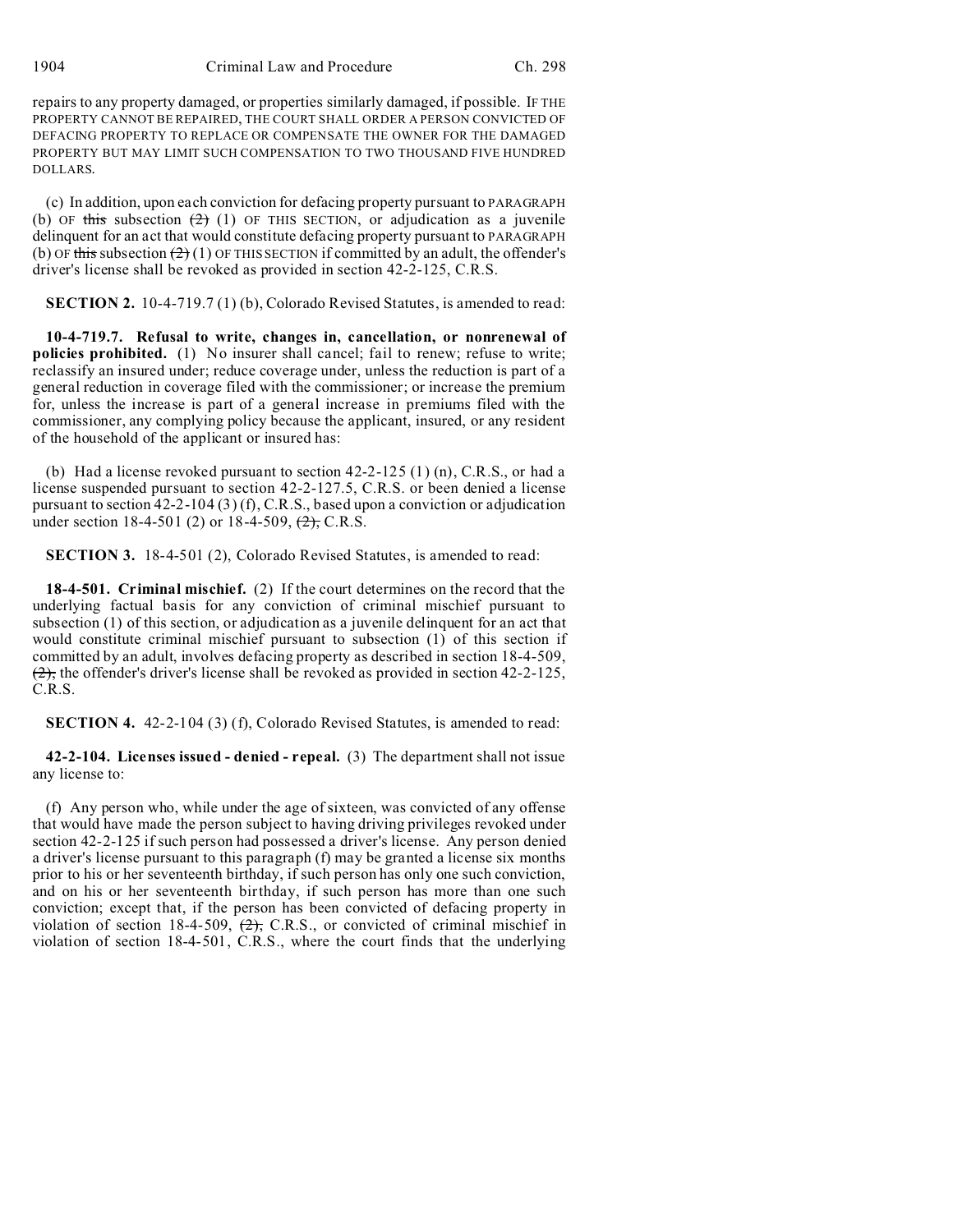factual basis of the offense involves defacing property as described in section 18-4-509,  $\left(2\right)$ , C.R.S., or any counterpart municipal charter or ordinance offense to either of said sections, the person may not be granted a license until the entire period for which the person's license would have been revoked, as determined pursuant to section 42-2-125 (3) and (7), has passed, as measured from the person's sixteenth birthday.

**SECTION 5.** 42-2-125 (1) (n), Colorado Revised Statutes, is amended to read:

**42-2-125. Mandatory revocation of license and permit.** (1) The department shall immediately revoke the license or permit of any driver or minor driver upon receiving a record showing that such driver has:

(n) Been convicted of defacing property in violation of section 18-4-509,  $(2)$ , C.R.S., or convicted of criminal mischief in violation of section 18-4-501, C.R.S., where the court finds that the underlying factual basis of the offense involves defacing property as described in section 18-4-509,  $(2)$ , C.R.S., or any counterpart municipal charter or ordinance offense to either of said sections.

**SECTION 6.** 42-7-406 (1), Colorado Revised Statutes, is amended to read:

**42-7-406. Proof required under certain conditions.** (1) Whenever the director revokes the license of any person under section 42-2-125 or 42-2-126, or cancels any license under section 42-2-122 because of the licensee's inability to operate a motor vehicle because of physical or mental incompetence, or cancels any probationary license under section 42-2-127, the director shall not issue to or continue in effect for any such person any new or renewal of license until permitted under the motor vehicle laws of this state, and not then until and unless such person files or has filed and maintains proof of financial responsibility as provided in this article; except that persons whose licenses are canceled pursuant to section 42-2-122 (2.5), revoked pursuant to section 42-2-125 (1) (m) or (1) (n), revoked for a first offense under section 42-2-125 (1) (g.5) or a first offense under section 42-2-126 (2) (a) (I.5) or (2) (a) (IV), suspended pursuant to section 42-2-127.3 or denied pursuant to section 42-2-104 (3) (f) based upon a conviction under section 18-4-509,  $\left(2\right)$ , C.R.S., or a conviction under section 18-4-501, C.R.S., where the underlying factual basis involved defacing property, or any counterpart municipal charter or ordinance offense to either of said sections, shall not be required to file proof of financial responsibility in order to be relicensed.

**SECTION 7.** Part 3 of article 2 of title 19, Colorado Revised Statutes, is amended BY THE ADDITION OF A NEW SECTION to read:

**19-2-303.5. Juvenile diversion cash fund - creation.** (1) FIFTY PERCENT OF THE MONEYS COLLECTED PURSUANT TO SECTION 18-4-509 (2) (a), C.R.S., SHALL BE TRANSMITTED TO THE STATE TREASURER, WHO SHALL CREDIT THE SAME TO THE JUVENILE DIVERSION CASH FUND, WHICH FUND IS HEREBY CREATED AND REFERRED TO IN THIS SECTION AS THE "FUND". THE MONEYS IN THE FUND SHALL BE SUBJECT TO ANNUAL APPROPRIATION BY THE GENERAL ASSEMBLY FOR THE DIRECT AND INDIRECT COSTS ASSOCIATED WITH THE IMPLEMENTATION OF THE JUVENILE DIVERSION PROGRAM PURSUANT TO SECTION 19-2-303.